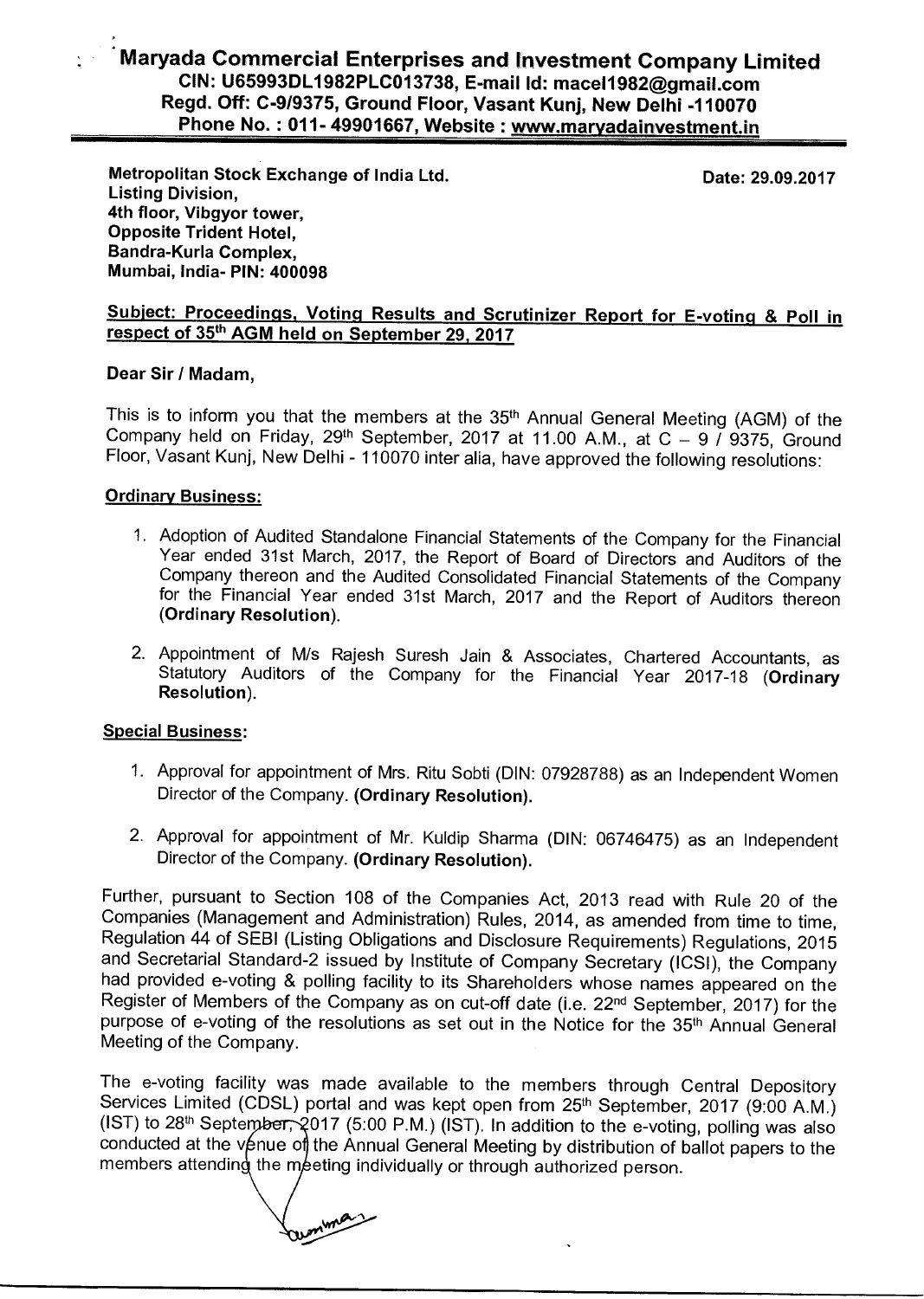## Maryada Commercial Enterprises and Investment Company Limited<br>
CIN: U65993DL1982PLC013738, E-mail Id: macel1982@gmail.com<br>
Regd. Off: C-9/9375, Ground Floor, Vasant Kunj, New Delhi -110070<br>
Phone No. : 011- 49901667, Websi **CIN: U65993DL1982PLC013738, E-mail Id: mace11982@gmail.com Regd. Off: C-9/9375, Ground Floor, Vasant Kunj, New Delhi -110070**

Mr. Ravi Shankar, Ravi Shankar & Associates, Company Secretaries was appointed as the scrutinizer to scrutinize e-voting and also the polling conducted by the Company through Ballot Paper at AGM and he has submitted his final consolidated report on the votes polled in e-voting and by poll at the AGM.

Based on the report submitted by the scrutinizer, all the 4 resolutions set out in the notice of the 35<sup>th</sup> Annual General Meeting has been duly passed as per enclosed report of Scrutinizer.

This is for your information and records.

Thanking you, Yours faithfully, For MARYADA COMMERCIAL ENTERPRISES AND INVESTMENT COMPANY LIMITED

For *indryada Commercial* Enterprises & **Investment Company Limited** 

Director

**(Pawan Kumar Aggarwal) DIN: 00079230 Director** 

÷.

**Encl: Voting Results as per SEBI (LODR) Reg, 2015 Scrutinizer(s) Report Combined Scrutinizer report for e-voting & poll**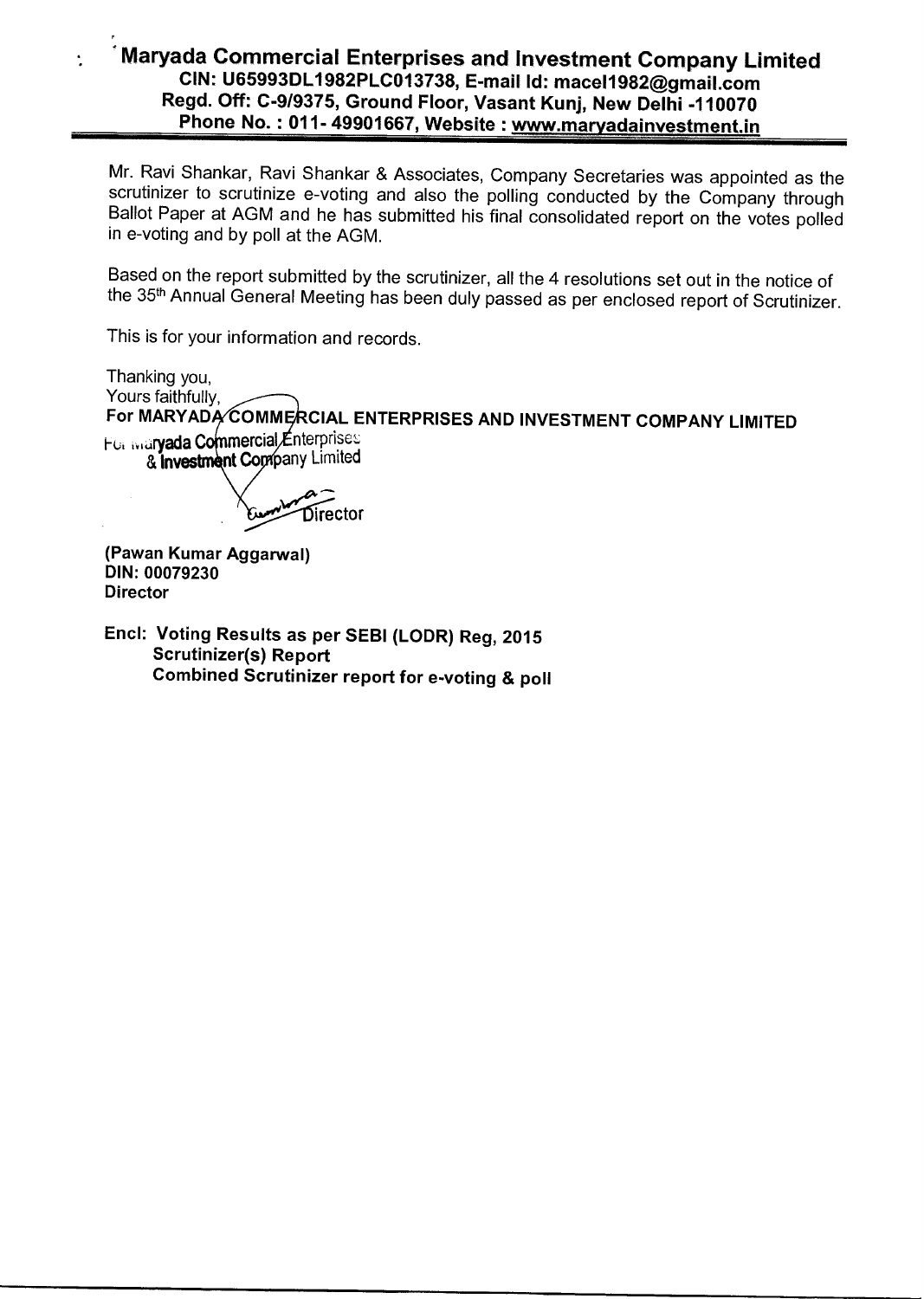**Annexure I** 

 $\sim 10^{11}$  km  $^{-1}$ 

| Date of the AGM/EGM                                                                                                     | 29th September 2017 |
|-------------------------------------------------------------------------------------------------------------------------|---------------------|
| Total number of shareholders on record date                                                                             | 637                 |
| No. of shareholders present in the meeting either in person or through proxy:<br>Pomoter and Promoter Group:<br>Public: |                     |
| No. of Shareholders attended the meeting through Video Conferencing:<br>Pomoter and Promoter Group:<br>Public:          | Not Applicable      |

For Maryada Com & Investmen nterprises <sub>pany</sub> Limited Director

 $\Delta \sim 10$ 

 $\sim 10^7$ 

 $\mathbf{e}_{\text{max}}$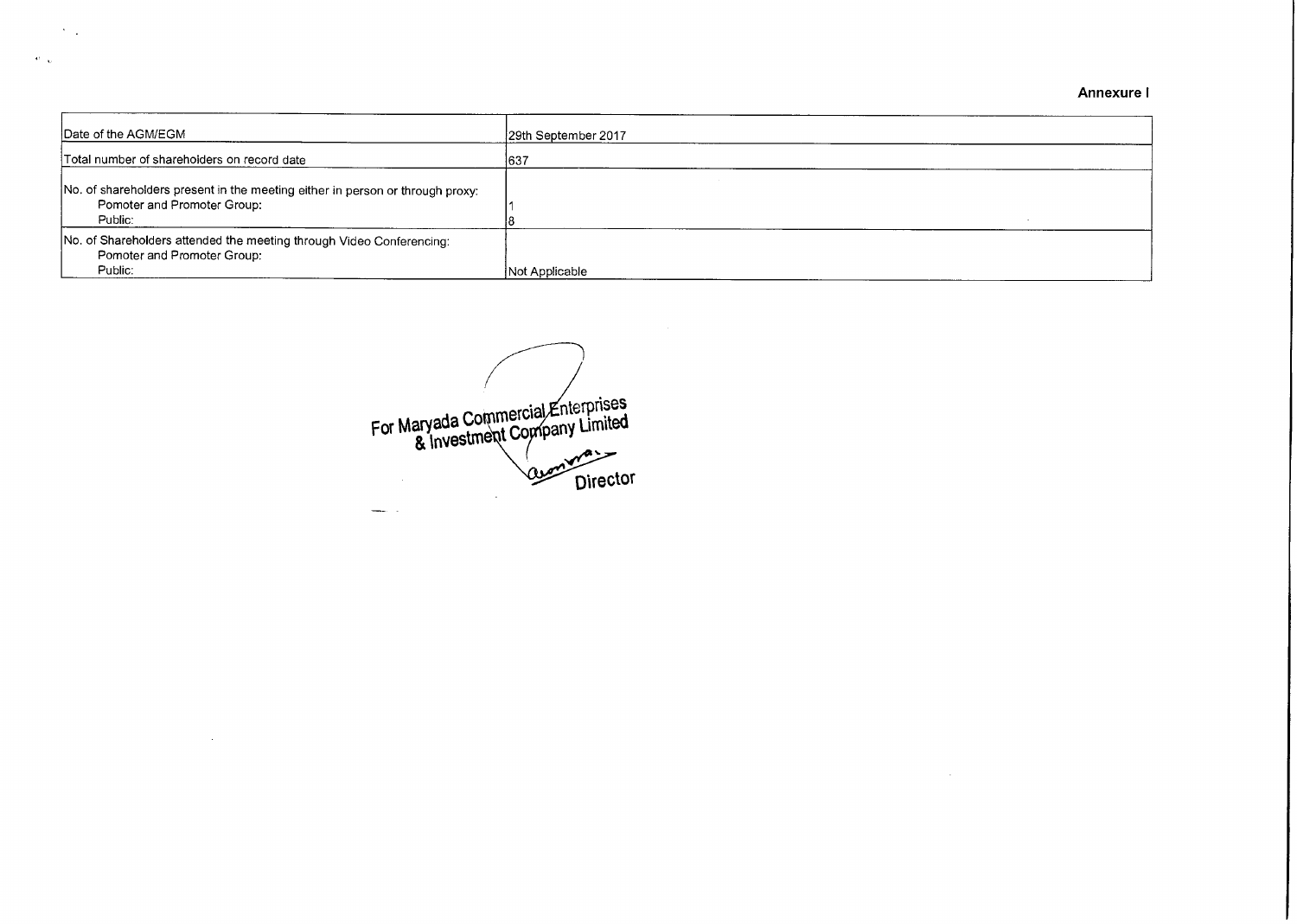RESOLUTION NO.01 : Adoption of Audited Standalone Financial Statements of the Company for the Financial Year ended 31st March, 2017, the Report of Board of Directors and Auditors Consolidations of the Consolidated Financial Statements of the Company for the Financial Year ended 31st March, 2017 and the Report of Auditors thereon of the Company tor the Financial Year ended 31st March, 2017 and the R

| Resolution required: (Ordinary/ Special)                                      |                               | <b>ORDINARY RESOLUTION</b>      |                                           |                                                           |                                 |                               |                                              |                                            |  |  |
|-------------------------------------------------------------------------------|-------------------------------|---------------------------------|-------------------------------------------|-----------------------------------------------------------|---------------------------------|-------------------------------|----------------------------------------------|--------------------------------------------|--|--|
| Wheather promoter/ promoter group are interested in the<br>agenda/resolution? |                               | INO.                            |                                           |                                                           |                                 |                               |                                              |                                            |  |  |
| category                                                                      | Mode of Voting                | No. of<br>shares<br>held<br>(1) | No. of<br><b>votes</b><br> polled<br> (2) | <b>%</b> of Votes<br>Polled on<br>outstanding <br>Ishares | No. of<br>Votes -<br>∣in favour | No. of<br>Votes -<br>∣against | % of Votes in<br>lfavour on votes<br>∣polled | l% of Votes<br> against<br>on votes polled |  |  |
|                                                                               |                               |                                 |                                           | (3)=[(2)/(1)]* 100                                        | (4)                             | (5)                           | (6)=[(4)/(2)]* 100                           | (7)=[(5)/(2)]* 100                         |  |  |
|                                                                               | E-Voting                      |                                 | 60000                                     | 100.00                                                    | 60000                           | 0                             | 100.00                                       | 0.00                                       |  |  |
| Promoter and Promoter group                                                   | Poll                          | 60000                           | 0                                         | 0.00                                                      | 0                               | 0                             | 0.00                                         | 0.00                                       |  |  |
|                                                                               | Postal ballot (if applicable) |                                 | U                                         | 0.00                                                      | $\Omega$                        | 0                             | 0.00                                         | 0.00                                       |  |  |
|                                                                               | Total                         | 60000                           | 60000                                     | 100.00                                                    | 60000                           | 0                             | 100.00                                       | 0.00                                       |  |  |
| Public -                                                                      | ∣E- Voting                    | 1185000                         | 85350                                     | 7.20                                                      | 85350                           | 0                             | 100.00                                       | 0.00                                       |  |  |
| Instititions                                                                  | Poll                          |                                 | 48600                                     | 4.10                                                      | 48600                           | 0                             | 100.00                                       | 0.00                                       |  |  |
|                                                                               | Postal ballot (if applicable) |                                 | 0                                         | 0.00                                                      | 0.00                            | 0                             | 0.00                                         | 0.00                                       |  |  |
|                                                                               | Total                         | 1185000                         | 133950                                    | 11.30                                                     | 133950                          | 0                             | 100.00                                       | 0.00                                       |  |  |
| public-                                                                       | IE- Votina                    | $\mathbf 0$                     | 0                                         | 0.00                                                      | 0                               | 0                             | 0.00                                         | 0.00                                       |  |  |
| Non Institutions                                                              | Poll                          |                                 | 0                                         | 0.00                                                      | 0                               | 0                             | 0.00                                         | 0.00                                       |  |  |
|                                                                               | Postal ballot (if applicable) |                                 | $\Omega$                                  | 0.00                                                      | 0                               | 0                             | 0.00                                         | 0.00                                       |  |  |
|                                                                               | Total                         | $\mathbf 0$                     | 0                                         | 0.00                                                      | $\Omega$                        | 0                             | 0.00                                         | 0.00                                       |  |  |
| Total                                                                         |                               | 1245000                         | 193950                                    | 15.58                                                     | 193950                          | 0                             | 100.00                                       | 0.00                                       |  |  |

nterprises For Maryada Co pany Limited & lnvestme Comma ,  $\mathcal{L}_{\mathcal{L}}$ س Director

 $\mathcal{M}$  $\sim$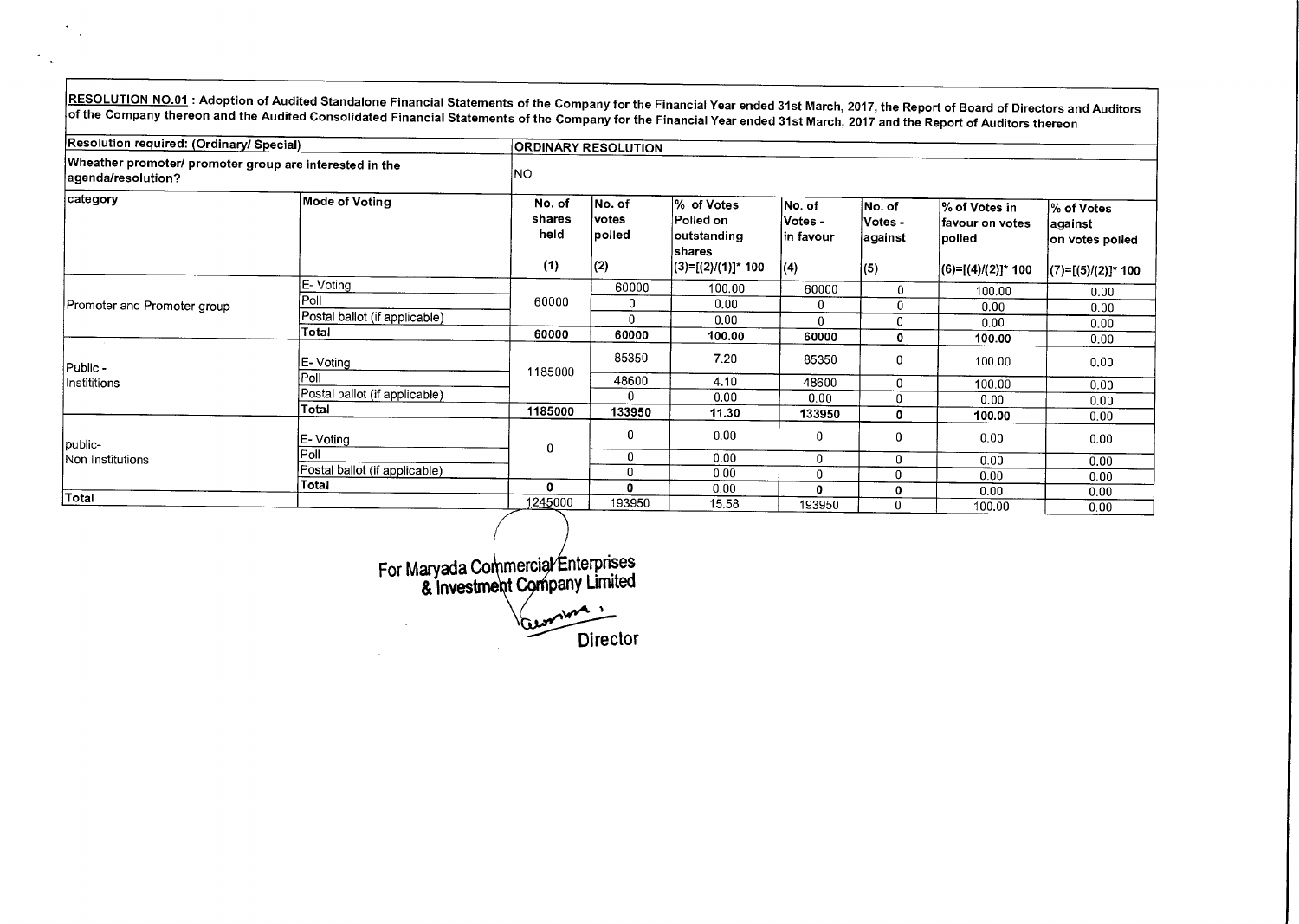|                                                         | RESOLUTION NO.02: Appointment of M/s Rajesh Suresh Jain & Associates as an auditor of the Company for the Financial Year 2017-18 |                          |                            |                                                                |                                 |                              |                                               |                                           |
|---------------------------------------------------------|----------------------------------------------------------------------------------------------------------------------------------|--------------------------|----------------------------|----------------------------------------------------------------|---------------------------------|------------------------------|-----------------------------------------------|-------------------------------------------|
| Resolution required: (Ordinary/ Special)                |                                                                                                                                  |                          | <b>ORDINARY RESOLUTION</b> |                                                                |                                 |                              |                                               |                                           |
| Wheather promoter/ promoter group are interested in the |                                                                                                                                  | INO.                     |                            |                                                                |                                 |                              |                                               |                                           |
| ∣category                                               | Mode of Voting                                                                                                                   | No. of<br>shares<br>held | No. of<br>votes<br> polled | % of Votes<br><b>Polled on</b><br>outstanding<br><b>shares</b> | No. of<br>Votes -<br>lin favour | No. of<br>Votes -<br>against | l% of Votes in<br>lfavour on votes<br>lpolled | % of Votes<br>∣against<br>on votes polled |
|                                                         |                                                                                                                                  | (1)                      | (2)                        | (3)=[(2)/(1)]* 100                                             | (4)                             | (5)                          | (6)=[(4)/(2)]* 100                            | (7)=[(5)/(2)]* 100                        |
|                                                         | E-Voting                                                                                                                         |                          | 60000                      | 100.00                                                         | 60000                           | 0                            | 100.00                                        | 0.00                                      |
| Promoter and Promoter group                             | Poll                                                                                                                             | 60000                    | 0                          | 0.00                                                           | 0                               | 0                            | 0.00                                          | 0.00                                      |
|                                                         | Postal ballot (if applicable)                                                                                                    |                          | Û                          | 0.00                                                           | U                               | 0                            | 0.00                                          | 0.00                                      |
|                                                         | Total                                                                                                                            | 60000                    | 60000                      | 100.00                                                         | 60000                           | 0                            | 100.00                                        | 0.00                                      |
|                                                         | E-Voting                                                                                                                         |                          | 85350                      | 7.20                                                           | 85350                           | 0                            | 100.00                                        | 0.00                                      |
| Public -                                                | Poll                                                                                                                             | 1185000                  | 48600                      | 4.10                                                           | 48600                           | $\Omega$                     | 100.00                                        | 0.00                                      |
| Instititions                                            | Postal ballot (if applicable)                                                                                                    |                          | $\mathbf{r}$               | 0.00                                                           | 0.00                            | 0                            | 0.00                                          | 0.00                                      |
|                                                         | Total                                                                                                                            | 1185000                  | 133950                     | 11.30                                                          | 133950                          | 0                            | 100.00                                        | 0.00                                      |
|                                                         | E-Voting                                                                                                                         |                          |                            | 0.00                                                           | 0                               | 0                            | 0.00                                          | 0.00                                      |
| public-                                                 | Poll                                                                                                                             | 0                        | $\Omega$                   | 0.00                                                           | 0                               | 0                            | 0.00                                          | 0.00                                      |
| Non Institutions                                        | Postal ballot (if applicable)                                                                                                    |                          | $\Omega$                   | 0.00                                                           | 0                               | $\Omega$                     | 0.00                                          | 0.00                                      |
|                                                         | Total                                                                                                                            | 0                        | Ω                          | 0.00                                                           | n                               | 0                            | 0.00                                          | 0.00                                      |
| Total                                                   |                                                                                                                                  | 1245000                  | 193950                     | 15.58                                                          | 193950                          | 0                            | 100.00                                        | 0.00                                      |

rises ial Ente*y* For Maryada Commer imited pan & Investment Cor  $\label{eq:2} \frac{1}{\sqrt{2}}\sum_{i=1}^n\frac{1}{\sqrt{2}}\sum_{j=1}^n\frac{1}{j!}\sum_{j=1}^n\frac{1}{j!}\sum_{j=1}^n\frac{1}{j!}\sum_{j=1}^n\frac{1}{j!}\sum_{j=1}^n\frac{1}{j!}\sum_{j=1}^n\frac{1}{j!}\sum_{j=1}^n\frac{1}{j!}\sum_{j=1}^n\frac{1}{j!}\sum_{j=1}^n\frac{1}{j!}\sum_{j=1}^n\frac{1}{j!}\sum_{j=1}^n\frac{1}{j!}\sum_{j=1}^$ wra`  $\sim 10$ irector

 $\mathcal{L}_{\mathcal{A}}$ 

 $\mathcal{L}^{\mathcal{L}}$ 

 $\mathcal{F}_{\mathcal{A}}$ 

 $\mathcal{F}(\mathcal{L})$  .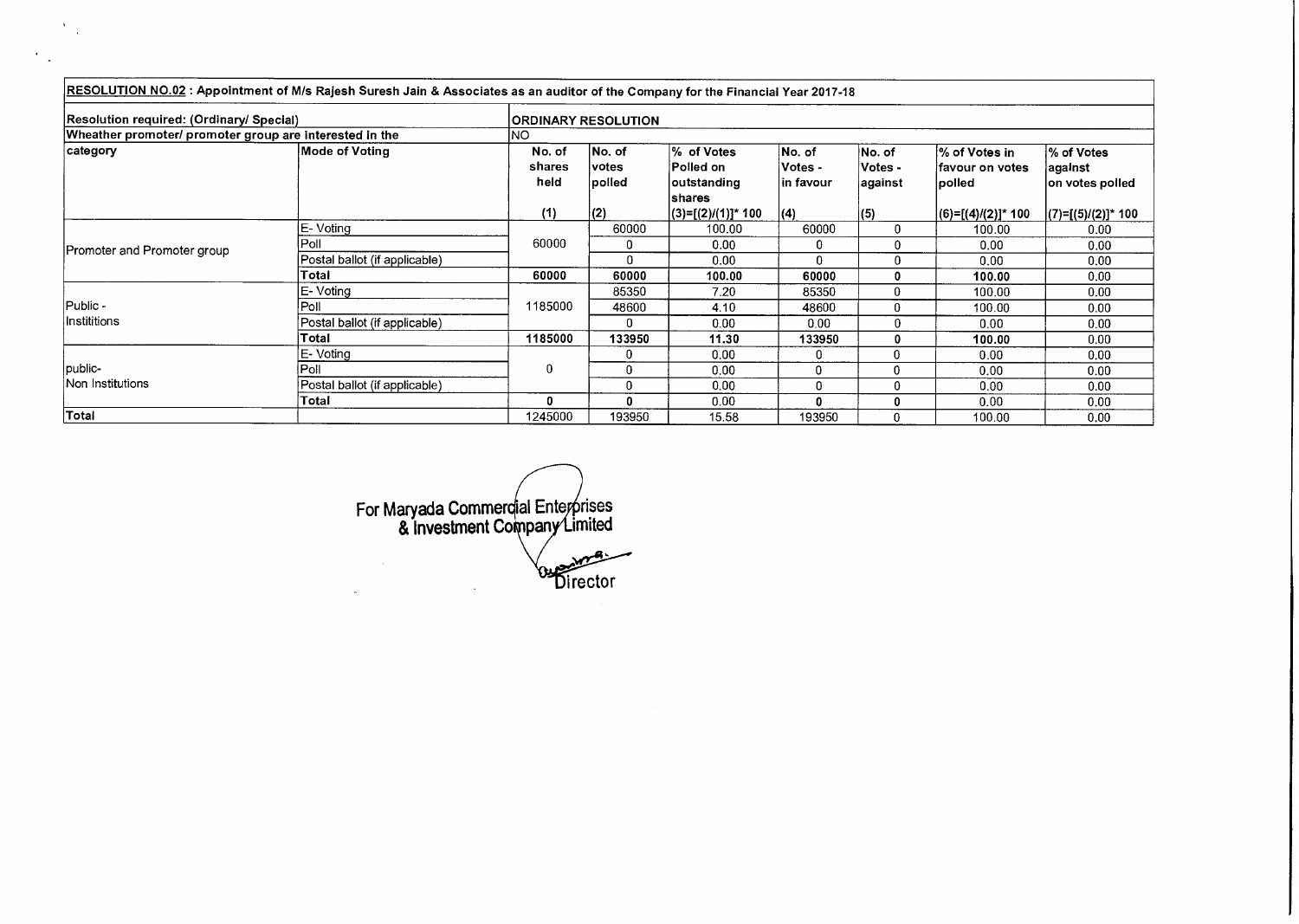| RESOLUTION NO.03: Appointment of Mrs. Ritu Sobti as an Independent Women Director of the Company |                               |                          |                            |                                                  |                                  |                              |                                              |                                          |
|--------------------------------------------------------------------------------------------------|-------------------------------|--------------------------|----------------------------|--------------------------------------------------|----------------------------------|------------------------------|----------------------------------------------|------------------------------------------|
| Resolution required: (Ordinary/ Special)                                                         |                               |                          | <b>ORDINARY RESOLUTION</b> |                                                  |                                  |                              |                                              |                                          |
| Wheather promoter/ promoter group are interested in the                                          |                               | YES.                     |                            |                                                  |                                  |                              |                                              |                                          |
| ∣category                                                                                        | Mode of Votina                | No. of<br>shares<br>held | No. of<br>votes<br> polled | % of Votes<br>Polled on<br>outstanding<br>shares | No. of<br> Votes -<br>lin favour | No. of<br>Votes -<br>against | l% of Votes in<br>lfavour on votes<br>polled | % of Votes<br>against<br>on votes polled |
|                                                                                                  |                               | (1)                      | (2)                        | $(3)=[(2)/(1)]^*$ 100                            | (4)                              | (5)                          | $ (6)=[(4)/(2)]^*$ 100                       | (7)=[(5)/(2)]* 100                       |
|                                                                                                  | <b>IE-Voting</b>              |                          | 60000                      | 100.00                                           | 60000                            | 0                            | 100.00                                       | 0.00                                     |
| Promoter and Promoter group                                                                      | Poll                          | 60000                    | 0                          | 0.00                                             |                                  |                              | 0.00                                         | 0.00                                     |
|                                                                                                  | Postal ballot (if applicable) |                          | 0                          | 0.00                                             | 0                                |                              | 0.00                                         | 0.00                                     |
|                                                                                                  | Total                         | 60000                    | 60000                      | 100.00                                           | 60000                            | 0                            | 100.00                                       | 0.00                                     |
|                                                                                                  | E- Voting                     |                          | 85350                      | 7.20                                             | 85350                            | 0                            | 100.00                                       | 0.00                                     |
| Public -                                                                                         | Poll                          | 1185000                  | 48600                      | 4.10                                             | 48600                            | 0                            | 100.00                                       | 0.00                                     |
| Instititions                                                                                     | Postal ballot (if applicable) |                          |                            | 0.00                                             | 0.00                             | 0                            | 0.00                                         | 0.00                                     |
|                                                                                                  | Total                         | 1185000                  | 133950                     | 11.30                                            | 133950                           | 0                            | 100.00                                       | 0.00                                     |
|                                                                                                  | E-Voting                      |                          |                            | 0.00                                             | $\Omega$                         | 0                            | 0.00                                         | 0.00                                     |
| public-                                                                                          | Poll                          | 0                        | 0                          | 0.00                                             | $\Omega$                         | 0                            | 0.00                                         | 0.00                                     |
| Non Institutions                                                                                 | Postal ballot (if applicable) |                          | $\Omega$                   | 0.00                                             | 0                                | $\mathbf 0$                  | 0.00                                         | 0.00                                     |
|                                                                                                  | Total                         | 0                        | 0                          | 0.00                                             | 0                                | 0                            | 0.00                                         | 0.00                                     |
| <b>Total</b>                                                                                     |                               | 1245000                  | 193950                     | 15.58                                            | 193950                           | 0                            | 100.00                                       | 0.00                                     |

 $\mathcal{L}_{\text{max}}$ 

For Maryada Commercial Enterprises **Director**  $\mathcal{A}$  $\overline{\phantom{a}}$ 

 $\sim$  $\mathbf{r}$ 

 $\epsilon$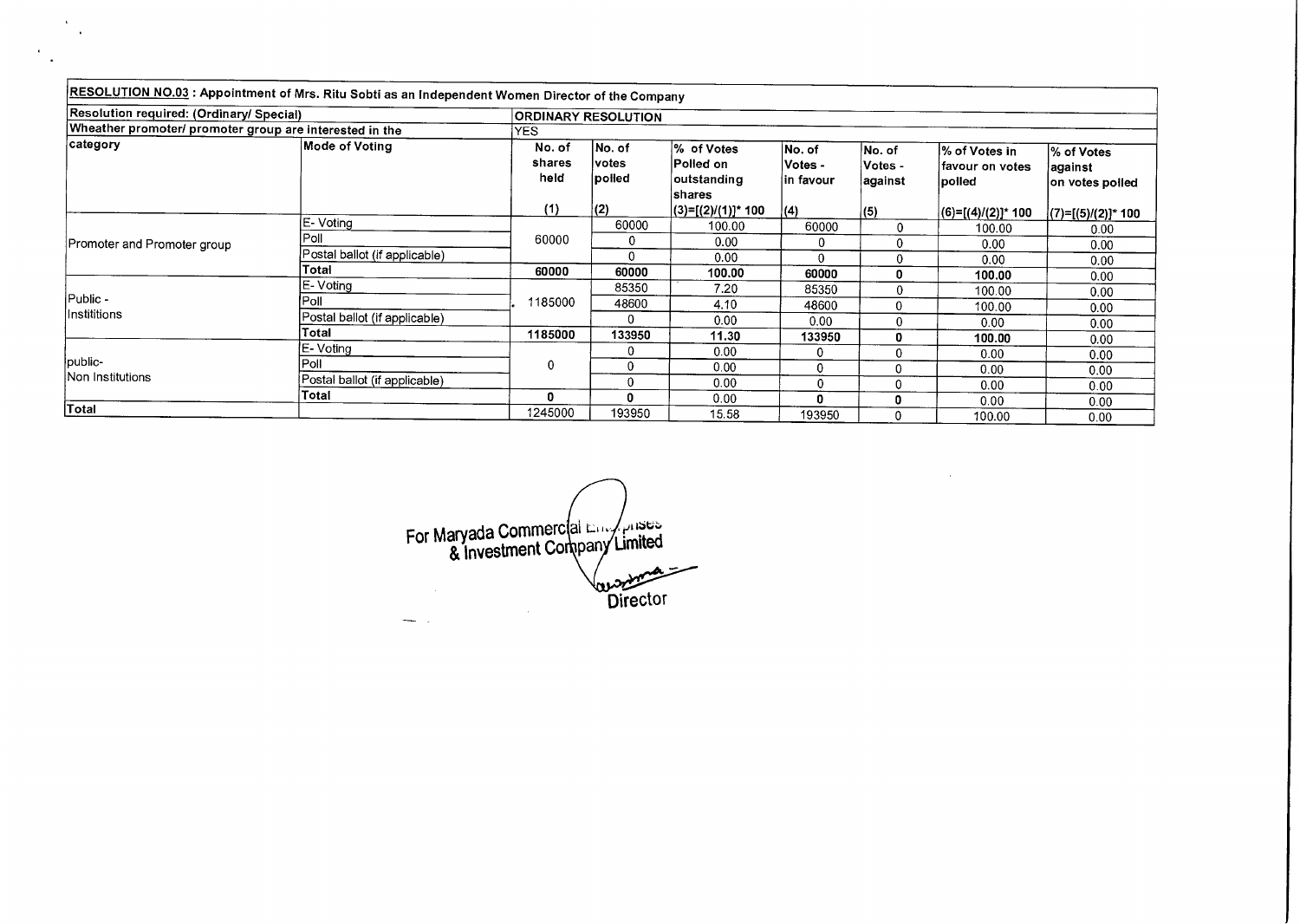| RESOLUTION NO.04: Appointment of Mr. Kuldip Sharma as an Independent Director of the Company |                               |                          |                            |                                         |                                 |                               |                                               |                                          |  |
|----------------------------------------------------------------------------------------------|-------------------------------|--------------------------|----------------------------|-----------------------------------------|---------------------------------|-------------------------------|-----------------------------------------------|------------------------------------------|--|
| Resolution required: (Ordinary/ Special)                                                     |                               |                          | <b>ORDINARY RESOLUTION</b> |                                         |                                 |                               |                                               |                                          |  |
| Wheather promoter/ promoter group are interested in the                                      |                               | INO.                     |                            |                                         |                                 |                               |                                               |                                          |  |
| ∣category                                                                                    | Mode of Voting                | No. of<br>shares<br>held | No. of<br> votes<br>polled | % of Votes<br> Polled on<br>outstanding | INo. of<br>Votes -<br>in favour | No. of<br>Votes -<br> against | l% of Votes in<br>lfavour on votes<br> polled | % of Votes<br>against<br>on votes polled |  |
|                                                                                              |                               | (1)                      | (2)                        | shares<br> (3)=[(2)/(1)]* 100           | (4)                             | (5)                           | (6)=[(4)/(2)]* 100                            | $ (7)=[(5)/(2)]^*$ 100                   |  |
|                                                                                              | E-Voting                      |                          | 60000                      | 100.00                                  | 60000                           | 0                             | 100.00                                        | 0.00                                     |  |
| Promoter and Promoter group                                                                  | Poll                          | 60000                    | $\Omega$                   | 0.00                                    | 0                               | $\Omega$                      | 0.00                                          | 0.00                                     |  |
|                                                                                              | Postal ballot (if applicable) |                          | 0                          | 0.00                                    | 0                               | n                             | 0.00                                          | 0.00                                     |  |
|                                                                                              | Total                         | 60000                    | 60000                      | 100.00                                  | 60000                           | 0                             | 100.00                                        | 0.00                                     |  |
|                                                                                              | E- Voting                     |                          | 85350                      | 7.20                                    | 85350                           | 0                             | 100.00                                        | 0.00                                     |  |
| Public -                                                                                     | Poll                          | 1185000                  | 48600                      | 4.10                                    | 48600                           | $\Omega$                      | 100.00                                        | 0.00                                     |  |
| Instititions                                                                                 | Postal ballot (if applicable) |                          | $\Omega$                   | 0.00                                    | 0.00                            | 0                             | 0.00                                          | 0.00                                     |  |
|                                                                                              | Total                         | 1185000                  | 133950                     | 11.30                                   | 133950                          | 0                             | 100.00                                        | 0.00                                     |  |
|                                                                                              | ⊦E- Voting                    |                          | 0                          | 0.00                                    | 0                               | $\Omega$                      | 0.00                                          | 0.00                                     |  |
| public-                                                                                      | Poll                          | 0                        | 0                          | 0.00                                    | 0                               | $\Omega$                      | 0.00                                          | 0.00                                     |  |
| Non Institutions                                                                             | Postal ballot (if applicable) |                          | $\Omega$                   | 0.00                                    | 0                               | 0                             | 0.00                                          | 0.00                                     |  |
|                                                                                              | Total                         | 0                        |                            | 0.00                                    | Ω                               | 0                             | 0.00                                          | 0.00                                     |  |
| Total                                                                                        |                               | 1245000                  | 193950                     | 15.58                                   | 193950                          | 0                             | 100,00                                        | 0.00                                     |  |

 $\mathcal{A}^{\mathcal{A}}$  $\rightarrow$ 

 $\bar{\mathcal{A}}$ 

 $\epsilon$ 

For Maryada Commercial & Investment Comp Director  $\overline{\phantom{a}}$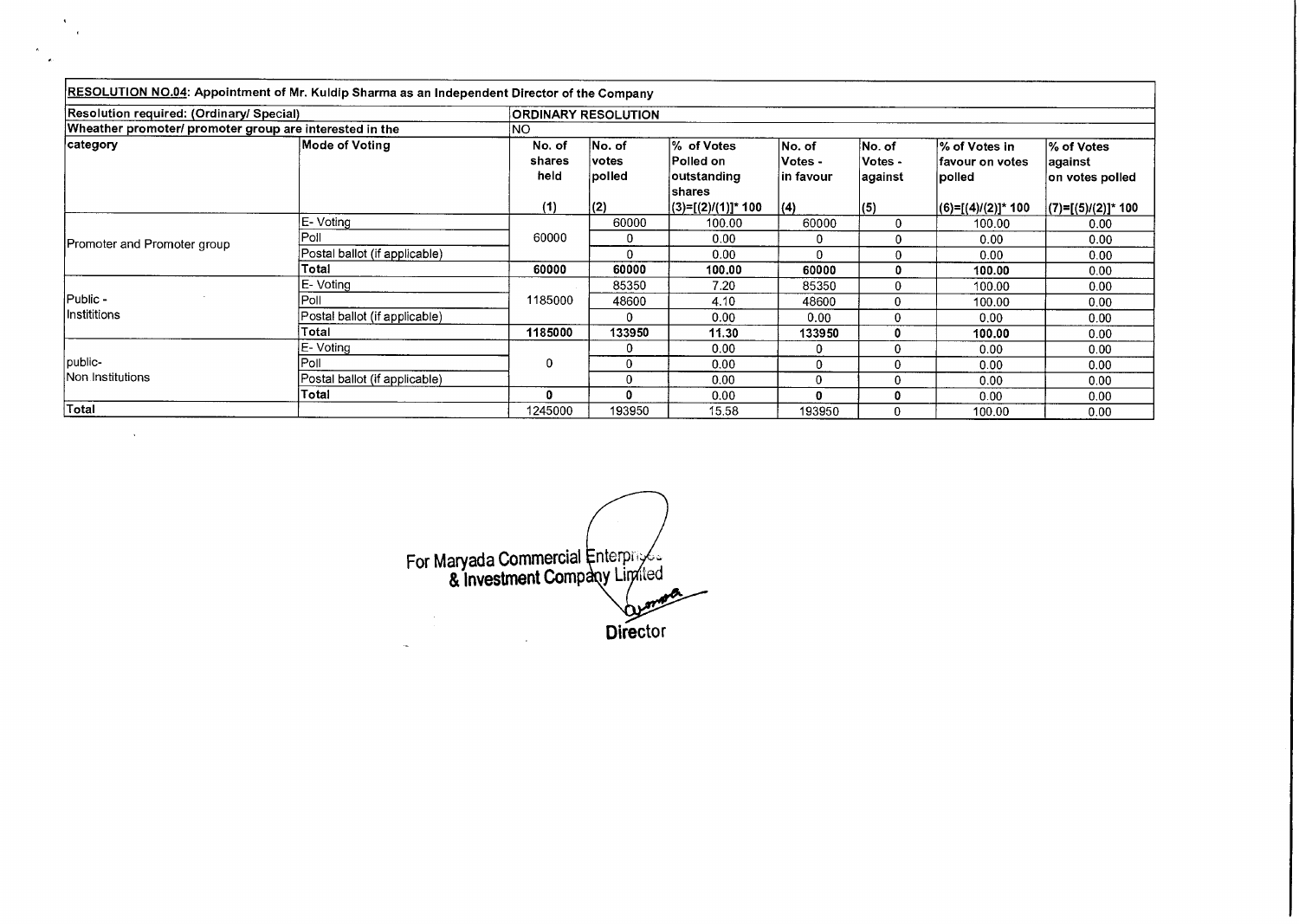## **RAW SHANKAR & ASSOCIATES**

COMPANY SECRETARIES

### **FORM No..MGT-13**

**Report of Scrutinizer(s)**  [Pursuant to rule section 109 of the Companies Act, 2013and rule 21(2) of the Companies (Management and Administration) Rules, 2014]

To,

The Chairman, Maryada Commercial Enterprises and Investment Company Limited C-9/9375, Ground Floor, Vasant Kunj, New Delhi 110070

Re: **35" Annual General Meeting of the Equity Shareholders of Maryada Commercial Enterprises and Investment**  Company Limited held on Friday, 29<sup>th</sup> September, 2017 at 11:00 A.M. at C-9/9375, Ground Floor, Vasant Kunj, New **Delhi 110070** 

Dear Sir,

1, Ravi Shankar, proprietor of M/s. Ravi Shankar & Associates, Company Secretaries, having office at 2369/C, Mandir Lane, Opp. Metro Pillar No.215, West Patel Nagar, New Delhi-110008, appointed as Scrutinizer for the purpose of poll taken on the below mentioned resolution(s), at the Annual General Meeting of the Equity Shareholders of Maryada Commercial Enterprises and Investment Company Limited. held on 29<sup>th</sup> September, 2017, submit my report as under:

- i. After the time fixed for closing of the poll by the Chairman, one (1) ballot box kept for polling was locked in my presence with due identification marks placed by me.
- ii. The locked ballot boxes were subsequently opened in my presence and in presence of two witnesses and poll papers were diligently scrutinized. The poll papers were reconciled with the records maintained by the Registrar and Transfer Agents of the Company and the authorizations/proxies lodged with the Company.
- iii. All the poll papers were duly completed, there were no invalid votes casted by any shareholder(s).
- iv. The result of the Poll is as under:
- **1. Ordinary Resolution Item No.1**

#### **Adoption of Financial Statements for the financial year ended 31st March, 2017**

|                                          | Number of Members Present and voting<br>(in person or by proxy)                         | <b>Number of Votes</b><br>cast by them | % of total number of<br>valid votes cast |
|------------------------------------------|-----------------------------------------------------------------------------------------|----------------------------------------|------------------------------------------|
| (i) Voted in favour of the<br>resolution |                                                                                         | 48600                                  | 100                                      |
| (ii) Voted<br>against the<br>resolution  | 0                                                                                       |                                        | 0                                        |
|                                          | Total number of members (in person or<br>by proxy) whose votes were declared<br>invalid |                                        | Total Number of votes cast by them       |
| (iii) Invalid votes                      |                                                                                         |                                        |                                          |
|                                          |                                                                                         |                                        |                                          |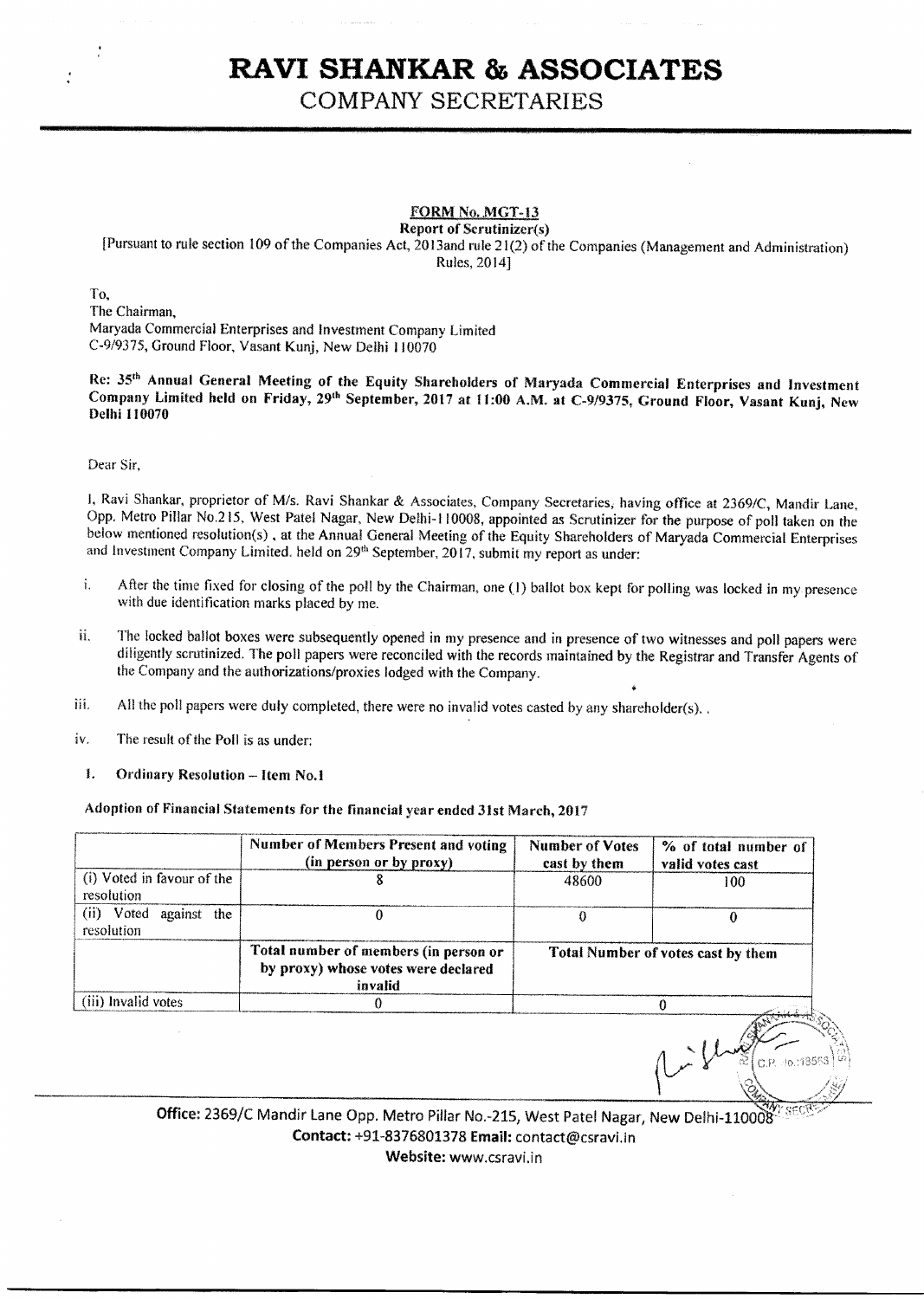# **RAVI SHANKAR & ASSOCIATES**

COMPANY SECRETARIES

#### 2. **Ordinary Resolution — Item No. 2**

#### **Appointment of Auditors**

|                                            | Number of Members Present and voting<br>(in person or by proxy)                         | Number of Votes<br>cast by them | % of total number of<br>valid votes cast  |  |  |  |
|--------------------------------------------|-----------------------------------------------------------------------------------------|---------------------------------|-------------------------------------------|--|--|--|
| (i) Voted in favour of the<br>resolution   |                                                                                         | 48600                           | 100                                       |  |  |  |
| (ii) Voted<br>against<br>the<br>resolution |                                                                                         |                                 |                                           |  |  |  |
|                                            | Total number of members (in person or<br>by proxy) whose votes were declared<br>invalid |                                 | <b>Total Number of votes cast by them</b> |  |  |  |
| (iii) Invalid votes                        |                                                                                         |                                 |                                           |  |  |  |

#### **3. Ordinary Resolution — Item No. 3**

#### **Appointment of Mrs. Rita Sobti as an Independent Women Director of the company**

|                                            | Number of Members Present and voting<br>(in person or by proxy)                         | <b>Number of Votes</b><br>cast by them | % of total number of<br>valid votes cast  |
|--------------------------------------------|-----------------------------------------------------------------------------------------|----------------------------------------|-------------------------------------------|
| (i) Voted in favour of the<br>resolution   |                                                                                         | 48600                                  | 100                                       |
| Voted<br>(ii)<br>against the<br>resolution |                                                                                         |                                        |                                           |
|                                            | Total number of members (in person or<br>by proxy) whose votes were declared<br>invalid |                                        | <b>Total Number of votes cast by them</b> |
| (iii) Invalid votes                        |                                                                                         |                                        |                                           |

#### **4. Ordinary Resolution — Item No.** 4

n.

#### **Appointment of Mr. Kuldip Sharma as Independent Director of the Company.**

|                                               | <b>Number of Members Present and voting</b><br>(in person or by proxy)                  | % of total number of<br><b>Number of Votes</b><br>valid votes cast<br>cast by them |                                    |  |  |  |
|-----------------------------------------------|-----------------------------------------------------------------------------------------|------------------------------------------------------------------------------------|------------------------------------|--|--|--|
| (i) Voted in favour of the<br>resolution      |                                                                                         | 48600                                                                              | 100                                |  |  |  |
| Voted<br>(ii)<br>the<br>against<br>resolution |                                                                                         |                                                                                    |                                    |  |  |  |
|                                               | Total number of members (in person or<br>by proxy) whose votes were declared<br>invalid |                                                                                    | Total Number of votes cast by them |  |  |  |
| (iii) Invalid votes                           |                                                                                         |                                                                                    |                                    |  |  |  |

O.P. No.: 18558 **SECRE**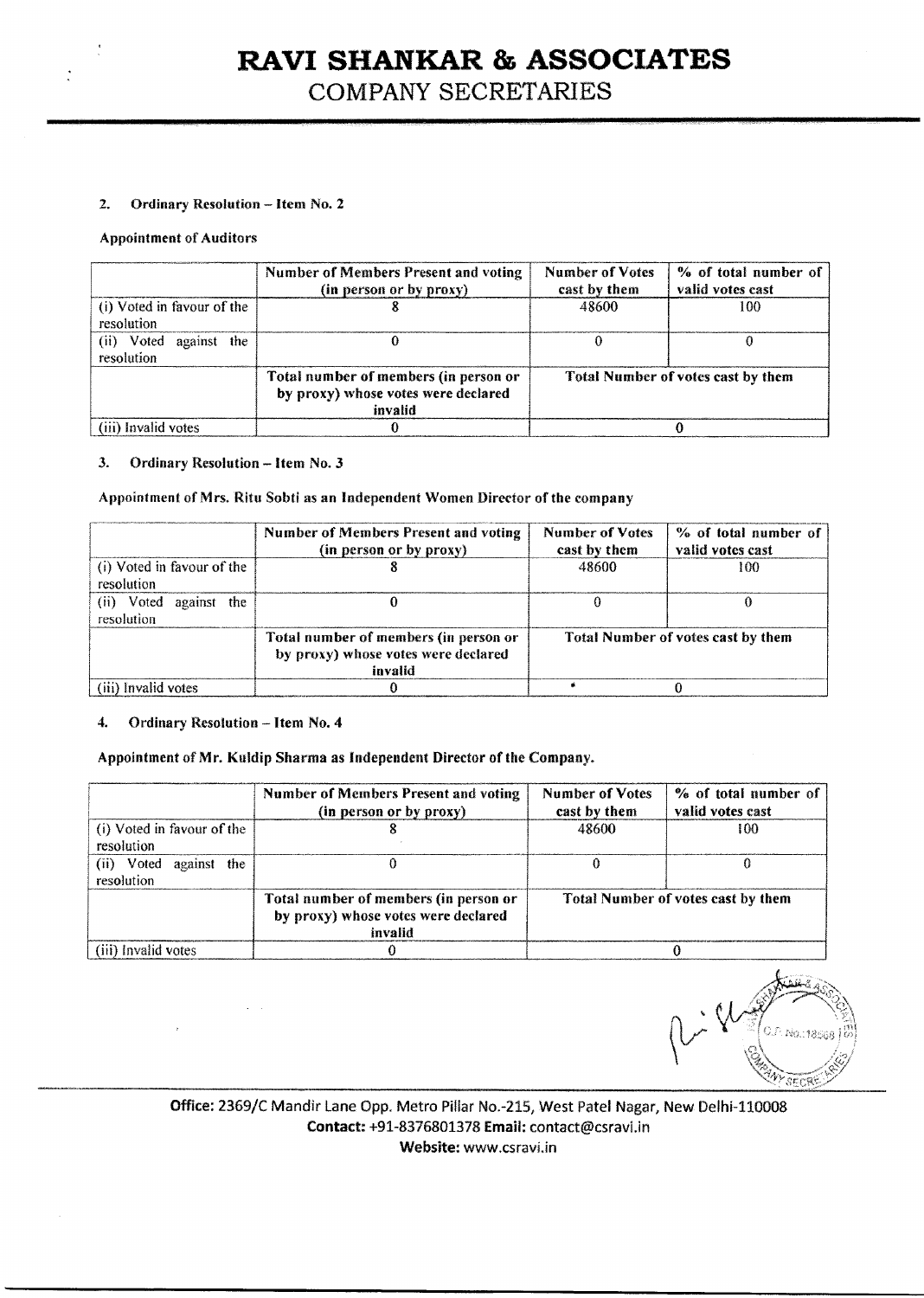### **RAVI SHANKAR & ASSOCIATES**  COMPANY SECRETARIES

v. The poll papers and all other relevant records were sealed and handed over to the Company Secretary, authorized by the Board for safe keeping.

In connection with the aforesaid annual general meeting and voting thereat, it is clarified that the Management of the Company is responsible for compliance with the requirements of the Companies Act, 2013 and rules made there under, provisions of the listing agreement and other applicable provisions. My responsibility as a Scrutinizer is restricted only to the extent of scrutinizing the Ballot Papers and other responsibilities as per Rule 21 of the Companies (Management & Administration) Rules, 2014,

Thanking You,

For Ravi Shankar & Associates Company Secretaries √e.:18588 Ravi Shankar

Proprietor ACS No.- 40312 CP No.- 18568

Witness, in whose presence the voting was unlocked by the Scrutinizer:

1.  $Appb$   $\frac{1}{2}$   $\frac{1}{2}$  reductions of b) Date: September 29, 2017 Place: New Delhi

Received and Signed by the Chairman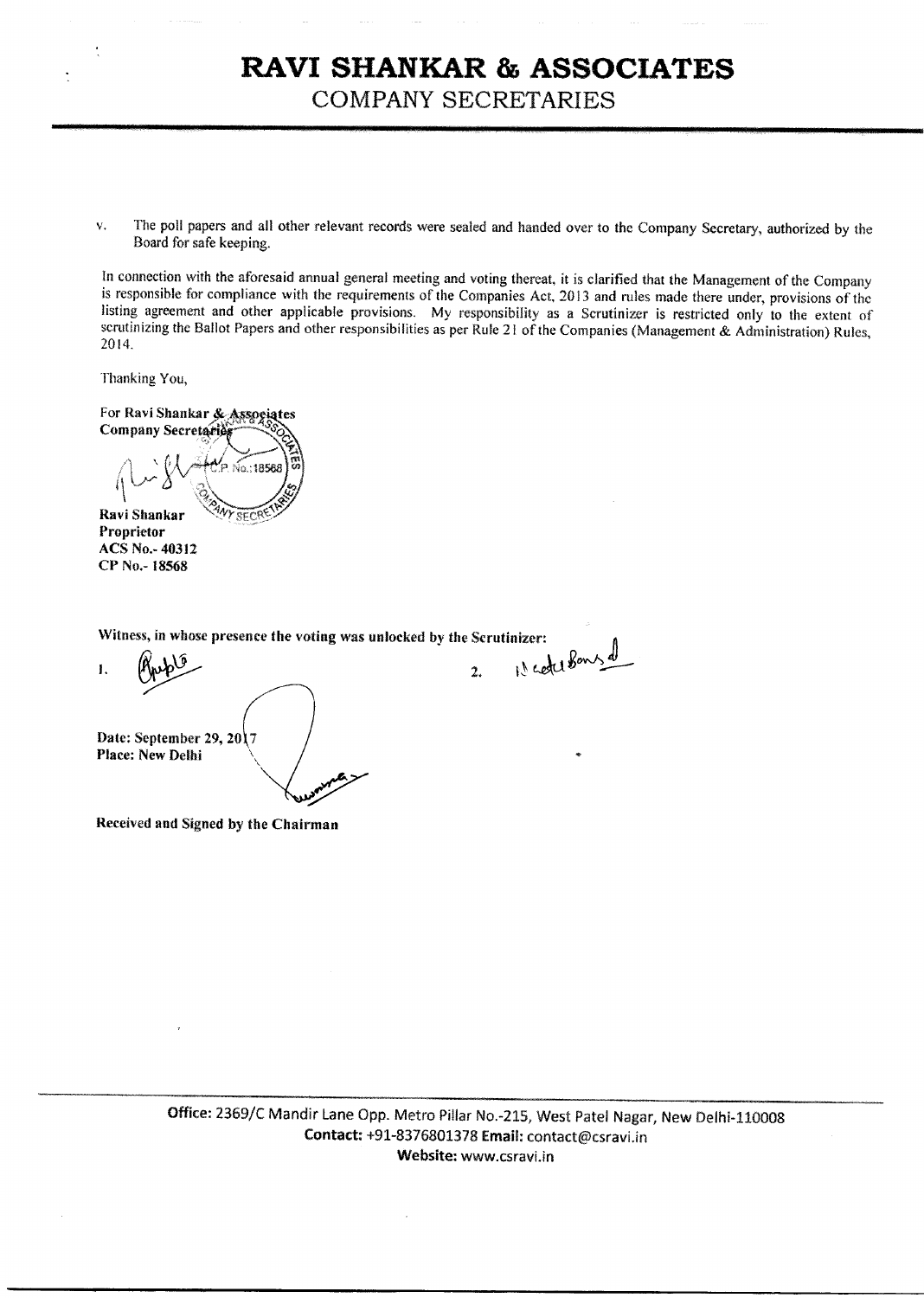### **RAVI SHANKAR & ASSOCIATES**  COMPANY SECRETARIES

#### Scrutinizer's Report on Remote E-voting carried out for the purpose of the Annual General Meeting of Marvada Commercial Enterprises and Investment Company

To, The Chairman, Maryada Commercial Enterprises and Investment Company C-9/9375. Ground Floor, Vasant Kunj, New Delhi 110070.

Re: 35<sup>th</sup> Annual General Meeting of the Equity Shareholders of Maryada Commercial Enterprises and Investment Company held on Friday, 29<sup>th</sup> September, 2017

Sub: Passing of Resolution(s) through remote e-voting pursuant to section 108 of the Companies Act 2013 read with Rule 20 of the Companies (Management and Administration) Rules, 2014 (as amended till date).

Dear Sir.

Pursuant to the Resolution passed by the Board of Maryada Commercial Enterprises and Investment Company (hereinafter referred to as the "Company"), the undersigned has been appointed as the Scrutinizer for the remote e-voting process in terms of Rule 20 of the Companies (Management and Administration)Rules, 2014 (as amended till date).

In compliance with provisions of Section 108 of the Companies Act, 2013 and Rule 20 of the Companies (Management and Administration) Rules, 2014 (as amended till date), the Company had provided to their shareholders, the facility to exercise their right to the vote at the Annual General Meeting by electronic means through remote e-Voting Services provided by Central Depository Services Limited(CDSL),

The Management of the Company is responsible to ensure the compliance with the requirements of the Companies Act. 2013 and rules made there under, provisions of the listing agreement and other applicable provisions, relating to voting through electronic means on the resolution contained in the notice to the AGM of the members of the Company. My responsibility as a Scrutinizer for the remote e-voting process is restricted only to make a Scrutinizer's Report of the votes cast "in favour" or "against" the resolutions stated above, based on the reports generated from the e-voting system provided by CDSL, the authorized agency to provide e-voting facilities, engaged by the Company,

Further to the above. I submit my report as under:

- a. remote e-voting period commenced on Monday, 25<sup>th</sup> September, 2017 (9:00 a.m. IST) and ended on Thursday, 28<sup>th</sup> September, 2017 (5:00 p.m. IST).
- b. Shareholder of the Company were entitled to cast their votes electronically, who were holding shares of the Company as on the cut-off date  $-22<sup>nd</sup>$  September, 2017.
- c. The remote c-voting results with details of equity shareholders who have voted in favour of the Resolutions or against the Resolutions and those who have abstained from voting were downloaded from the online system of the website of Central Depository Services Limited (CDSL), i.e., (https://www.evotingindia.com).

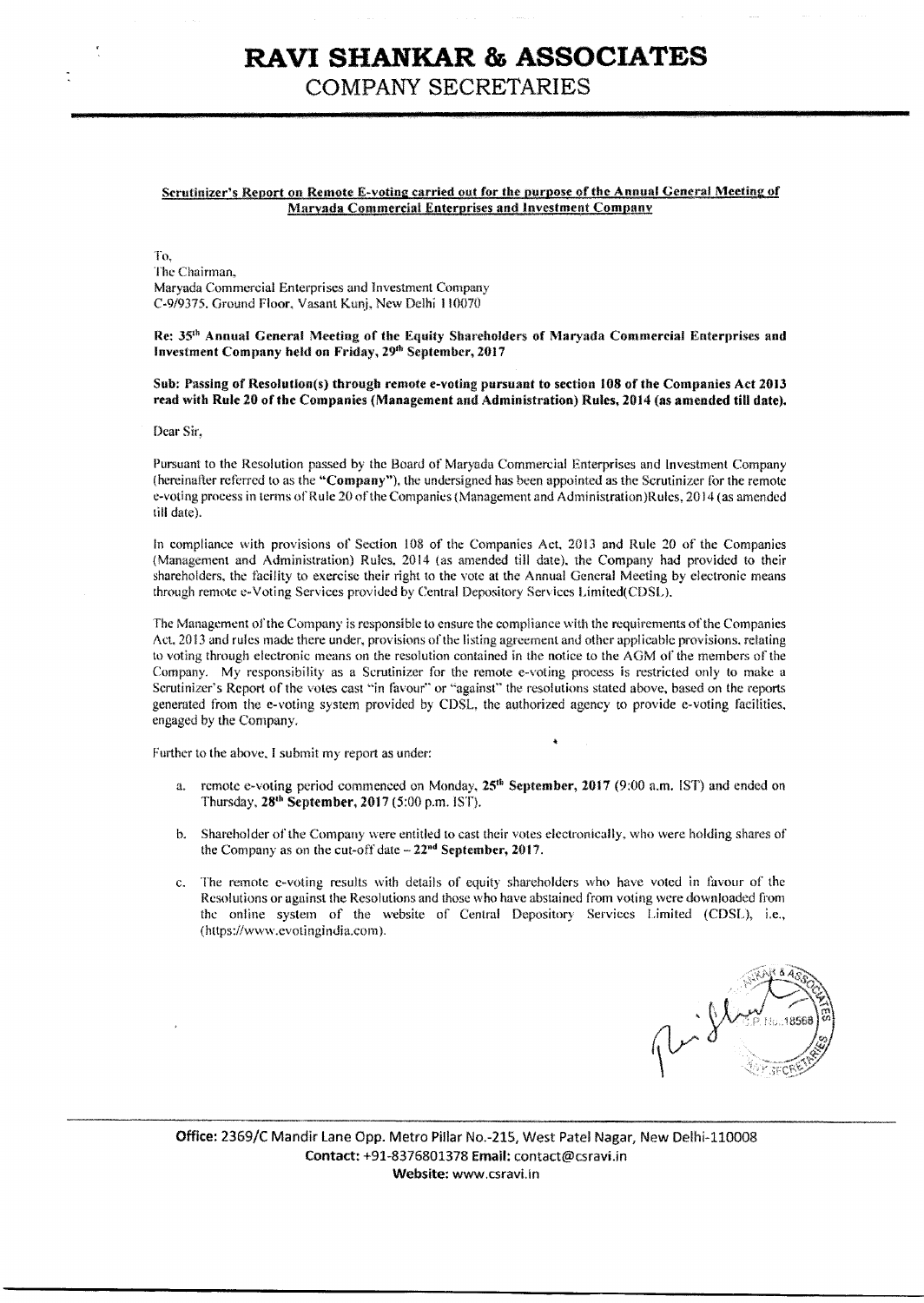# **RAW SHANKAR & ASSOCIATES**

COMPANY SECRETARIES

|                | As a scrutinizer the report of the e-Voting carried out by the shareholders was duly complied, the details of which<br>are as follows: |                                    |                                        |                              |                            |                              |                            |                                     |                            |  |  |  |
|----------------|----------------------------------------------------------------------------------------------------------------------------------------|------------------------------------|----------------------------------------|------------------------------|----------------------------|------------------------------|----------------------------|-------------------------------------|----------------------------|--|--|--|
|                |                                                                                                                                        |                                    | No.<br>of                              |                              | Votes in favour            |                              | <b>Votes Against</b>       |                                     | Invalid<br><b>Votes</b>    |  |  |  |
| SI.<br>No.     | of<br><b>Particulars</b><br>resolution                                                                                                 | Ordinary/<br>Special<br>resolution | Sha<br>reh<br>olde<br>rs.<br>Vot<br>ed | Total No. of<br>shares voted | of<br>No.<br><b>Shares</b> | % of total<br>valid<br>Votes | of<br>No.<br><b>Shares</b> | % of total<br>valid<br><b>Votes</b> | of<br>No.<br><b>Shares</b> |  |  |  |
| 1              | <b>Adoption of Financial</b><br>Statements for the<br>financial year ended<br>31st March, 2017                                         | Ordinary<br><b>Resolution</b>      | 8                                      | 145350                       | 145350                     | 100                          | $\Omega$                   | $\theta$                            | $\theta$                   |  |  |  |
| $\overline{2}$ | Appointment of<br><b>Auditors</b>                                                                                                      | Ordinary<br><b>Resolution</b>      | $\bf{R}$                               | 145350                       | 145350                     | 100                          | $\theta$                   | $\theta$                            | $\Omega$                   |  |  |  |
| 3              | Appointment of Mrs.<br>Ritu Sobti as an<br>Independent Women<br>Director of the<br>company                                             | Ordinary<br><b>Resolution</b>      | 8                                      | 145350                       | 145350                     | 100                          | 0                          | $\theta$                            | $\theta$                   |  |  |  |
| 4              | Appointment of Mr.<br>Kuldip Sharma as<br><b>Independent Director</b><br>of the Company                                                | Ordinary<br><b>Resolution</b>      | 8                                      | 145350                       | 145350                     | 100                          | 0                          | $\theta$                            | 0                          |  |  |  |

You may accordingly declare the result of the voting in due course and take other necessary steps in this regard.

Thanking You,

 $\ddot{\cdot}$ 

For Ravi Shankar NASSA Company Secrete) Vy sec Ravi Shankar

Proprietor ACS No.- 40312 CP No.- 18568

Witness, in whose presence the voting was unlocked by the Scrutinizer:

1.

Date: September 29, 2017 Place: New Delhi

2. Needy Bans of

Signature Signature Signature Signature Signature Signature Signature Signature Signature Signature Signature Signature Signature Signature Signature Signature Signature Signature Signature Signature Signature Signature Si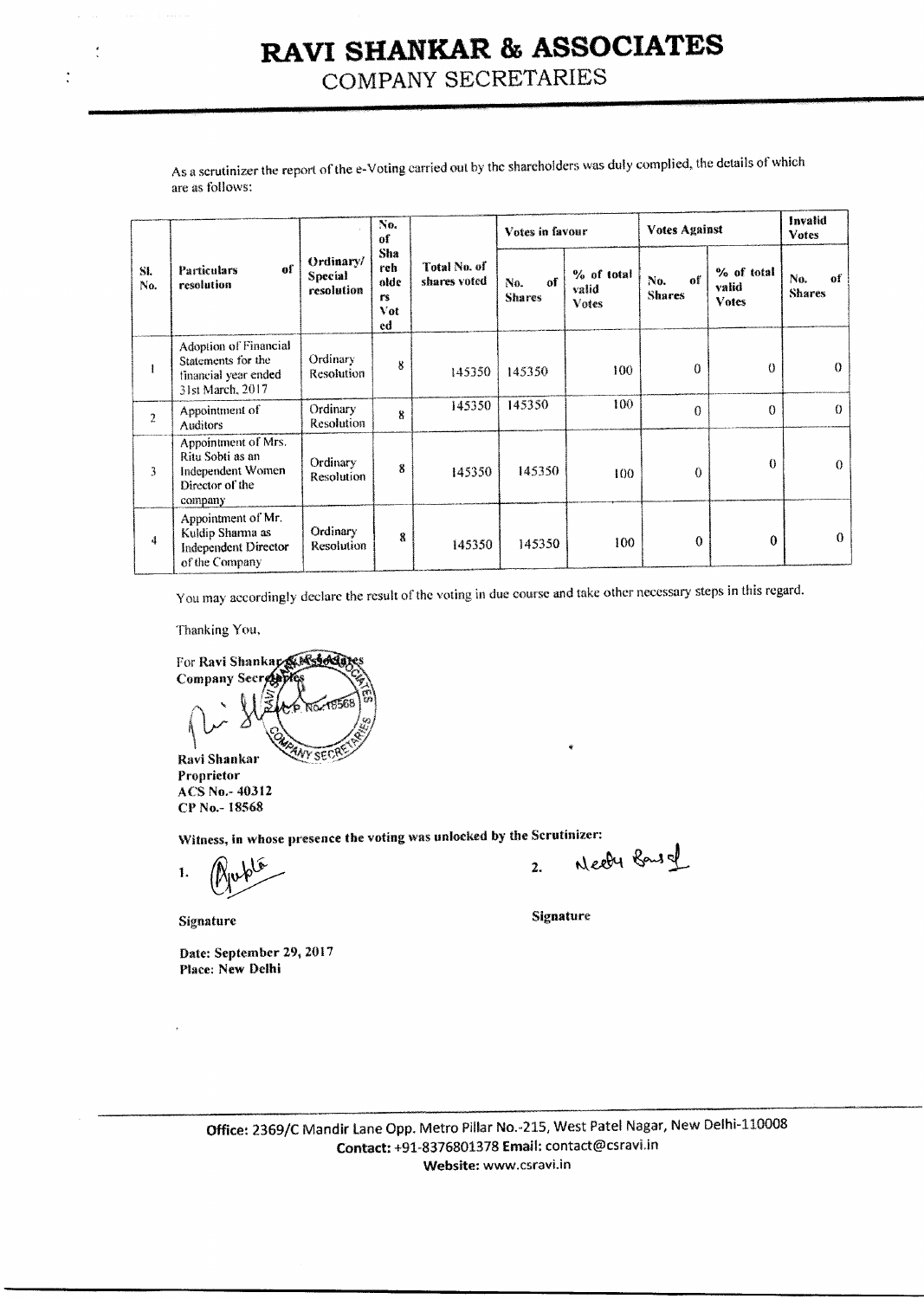# **RAVI SHANKAR & ASSOCIATES**

COMPANY SECRETARIES

### **Consolidated Scrutinizer Report for remote e-voting & Poll for the our ose of the Annual General meeting of MARYADA COMMERCIAL ENTERPRISES AND INVESTMENT COMPANY LIMITED**

To,

The Chairman,

Maryada Commercial Enterprises and Investment Company Limited C-9/9375, Ground Floor, Vasant Kunj, New Delhi 110070

## Sub: Passing of Resolution(s) through remote e-voting & Poll conducted at the 35<sup>th</sup> Annual General Meeting of the Equity Shareholders of Maryada Commercial Enterprises and Investment Company Limited held on Friday, 29<sup>th</sup> September, 2017

Dear Sir,

1, Ravi Shankar, proprietor of M/s. Ravi Shankar & Associates, Company Secretaries, having office at 2369/C, Mandir Lane, Opp. Metro Pillar No.215, West Patel Nagar, New Delhi-110008 has been appointed as Scrutinizer, Pursuant to the Resolution passed by the Board of Maryada Commercial Enterprises and Investment Company Limited.(hereinafter referred to as the "Company").in terms of Rule 20 (Management and Administration) Rules, 2014 (as amended till date), for the purpose of scrutinizing the e-voting process (remote e-voting) of 35<sup>th</sup> Annual general Meeting (AGM) of the Company held on 29<sup>th</sup> September, 2017 and also for the purpose of Poll at the said AGM.

I have submitted separate Scrutinizer Report in respect of remote e-voting and poll conducted at the aforesaid AGM.

To facilitate the Company to declare the result on the resolutions; I am submitting the combined scrutinizer comprising of votes cast by the shareholders through the remote e-voting process and through the Poll process at the AGM:

The result of the remote e-voting together with the votes cast at the Poll conducted the AGM is as under:

| SI.            | Particulars<br>оf                                                                       | Ordinary<br><b>Special</b><br>resolutio |                 | No. of<br>Shareh<br><b>Voting</b><br><b>olders</b><br>Voted | Total No.          | Votes in favour             |                                     | <b>Votes Against</b>        |                                                          | llnvalid<br><b>Votes</b>   |
|----------------|-----------------------------------------------------------------------------------------|-----------------------------------------|-----------------|-------------------------------------------------------------|--------------------|-----------------------------|-------------------------------------|-----------------------------|----------------------------------------------------------|----------------------------|
| No.            | resolution                                                                              |                                         |                 |                                                             | of shares<br>voted | ļΝo.<br>of<br><b>Shares</b> | % of total<br>valid<br><b>Votes</b> | ÍNo.<br>of<br><b>Shares</b> | $\frac{6}{6}$<br>of<br>total •<br> valid<br><b>Votes</b> | No.<br>Ωf<br><b>Shares</b> |
|                | Adoption of Financial<br>Statements for the<br>financial year ended<br>31st March, 2017 | Ordinary<br><b>Resolution</b>           | E-Voting        | 8                                                           | 145350             | 145350                      | 100 <sup>1</sup>                    | 01                          | 0.                                                       | $\alpha$                   |
|                |                                                                                         |                                         | Poll            | 81                                                          | 48600              | 48600                       | 100                                 | ി                           | $\Omega$                                                 |                            |
|                |                                                                                         |                                         | Total           | 16                                                          | 193950             | 193950                      | <b>100</b>                          | $\theta$                    | $\mathbf{0}$                                             | $\Omega$                   |
| $\overline{2}$ | Appointment of<br><b>Auditors</b>                                                       | Ordinary<br>Resolution                  | E-Voting        | 8                                                           | 145350             | 145350                      | 100                                 | Λ                           |                                                          |                            |
|                |                                                                                         |                                         | P <sub>ol</sub> |                                                             | 48600              | 48600                       | 100                                 | Ωl                          | Ωl                                                       | 01                         |
|                |                                                                                         |                                         | Total           | 16                                                          | 193950             | 193950                      | 100                                 | $\bf{0}$                    | 0                                                        |                            |
| 3              | Appointment of Mrs.<br>Ritu Sobti as an                                                 | Ordinary<br><b>Resolution</b>           | E-Voting        | 8                                                           | 145350             | 145350                      | 100                                 | 0                           | $\bf{0}$                                                 | 0                          |

Pright P. No.:18568

Office: 2369/C Mandir Lane Opp. Metro Pillar No.-215, West Patel Nagar, New Delhi-110008 **Contact: +91-8376801378 Email:** contact@csravi.in

Website: www.csravi.in